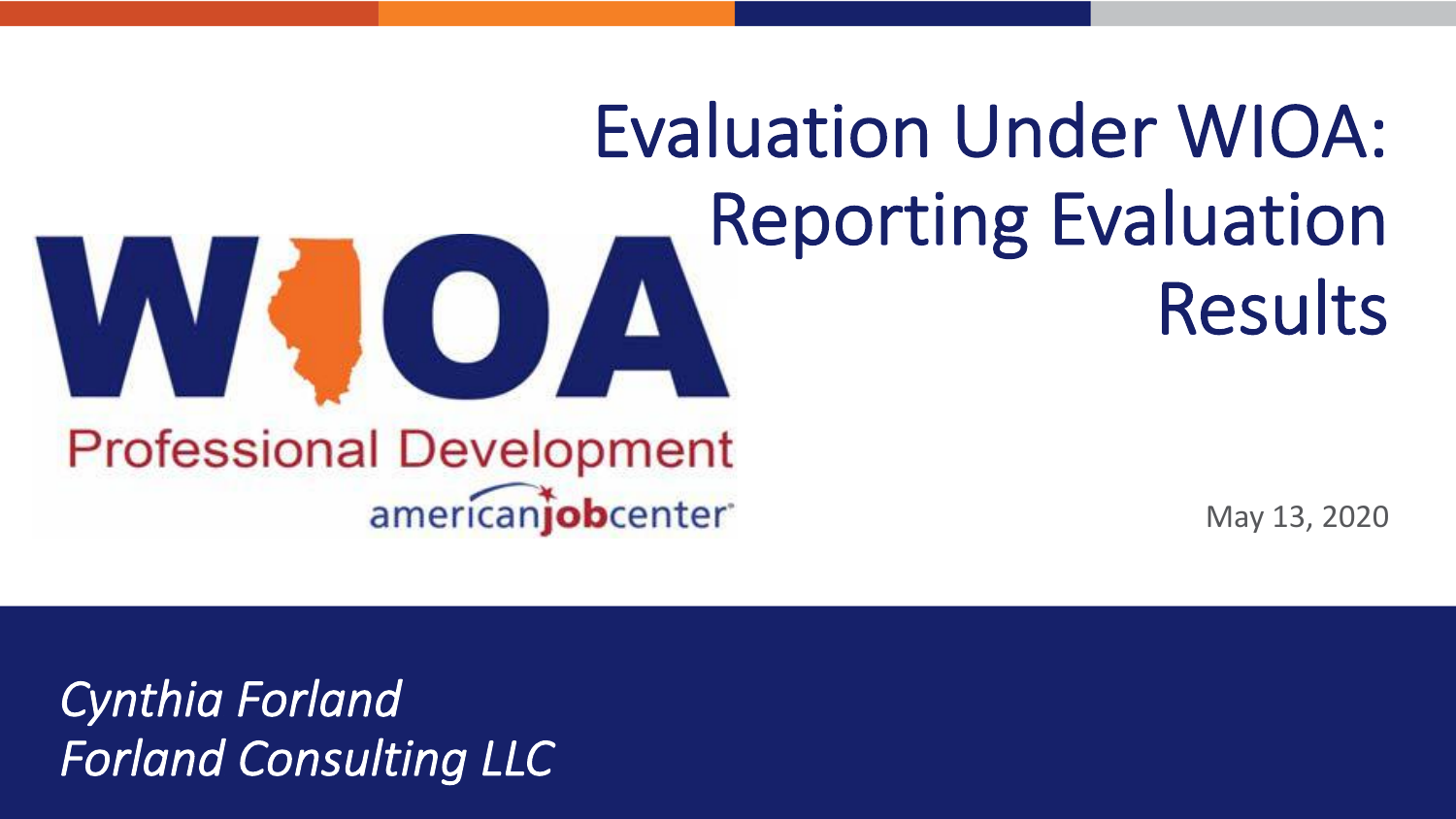WJOA **Professional Development** americanjobcenter

#### Moderator:



**Kiersten Sheary Illinois Center for Specialized Professional Support Illinois State University**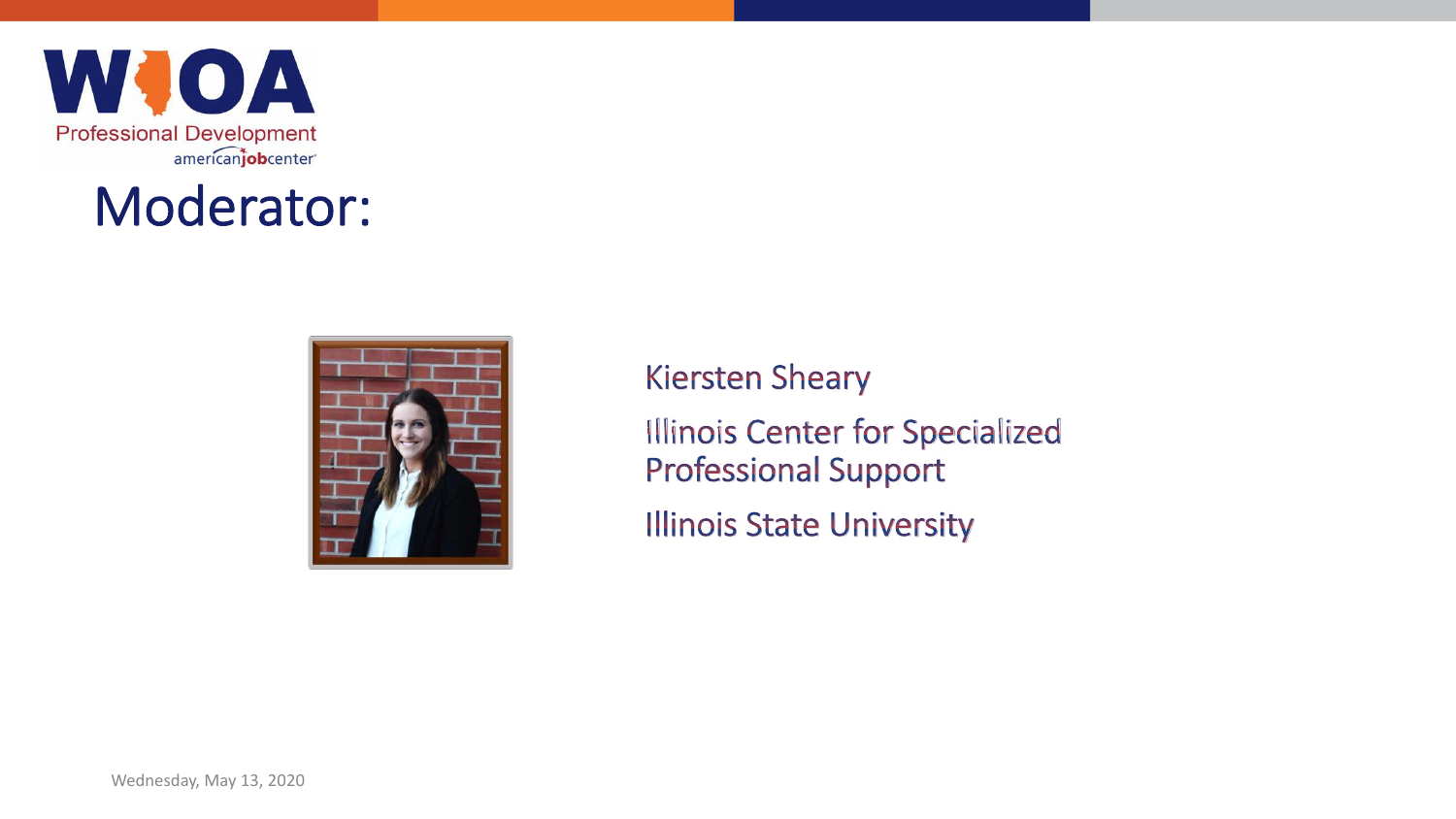

#### Presenter:



**Cynthia Forland** *Principal Consultant* Forland Consulting LLC \* *forland\_c13@msn.com*

Wednesday, May 13, 2020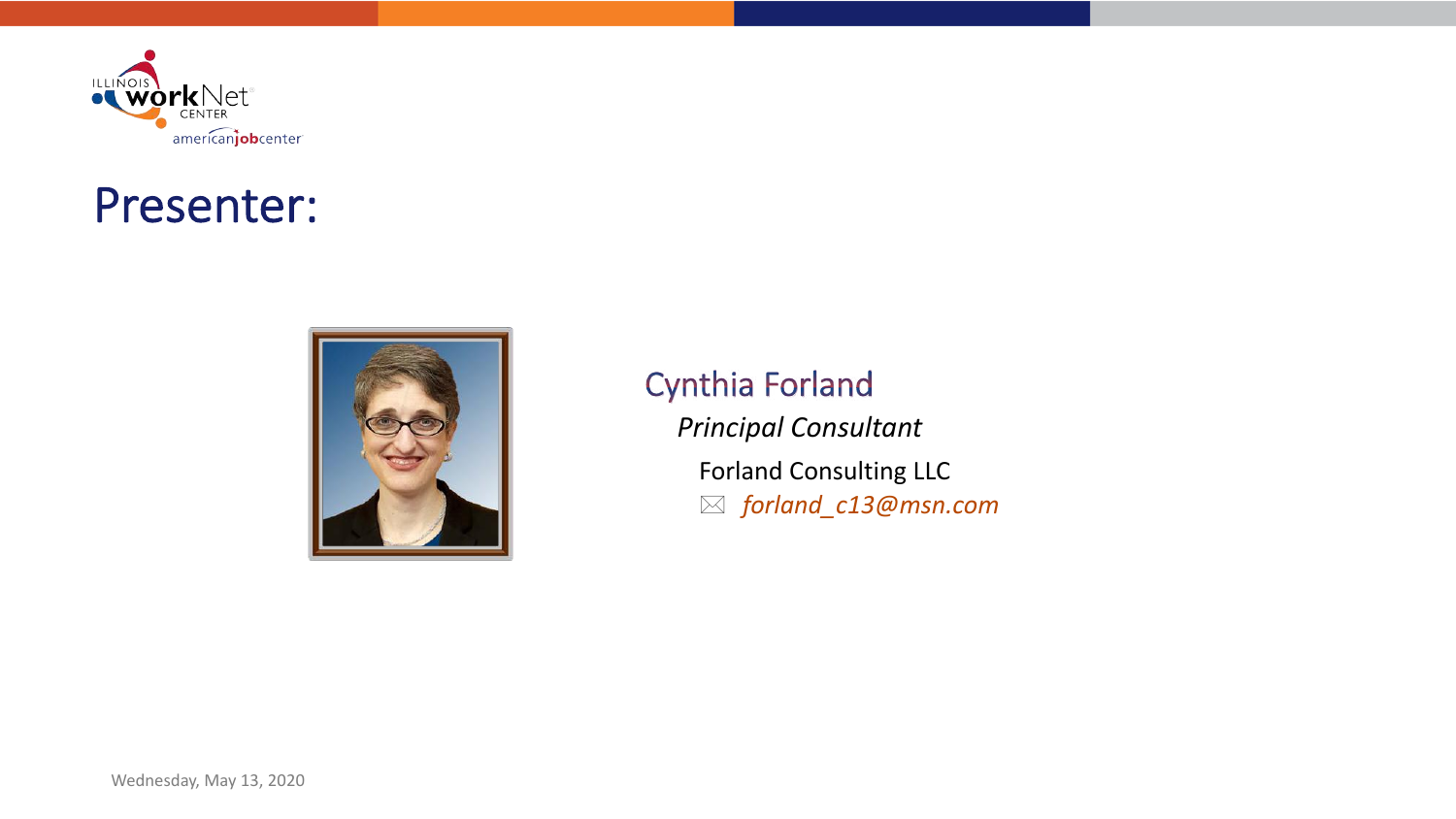

#### Objectives:



- $\checkmark$  Welcome and Introduction
- $\sqrt{\sqrt{2}}$  Reviewing WIOA Evaluation Requirement
- $\sqrt{\mathsf{Reporting}}$  Evaluation Results
- $\sqrt{\mathsf{Resources}}$  and Wrap-up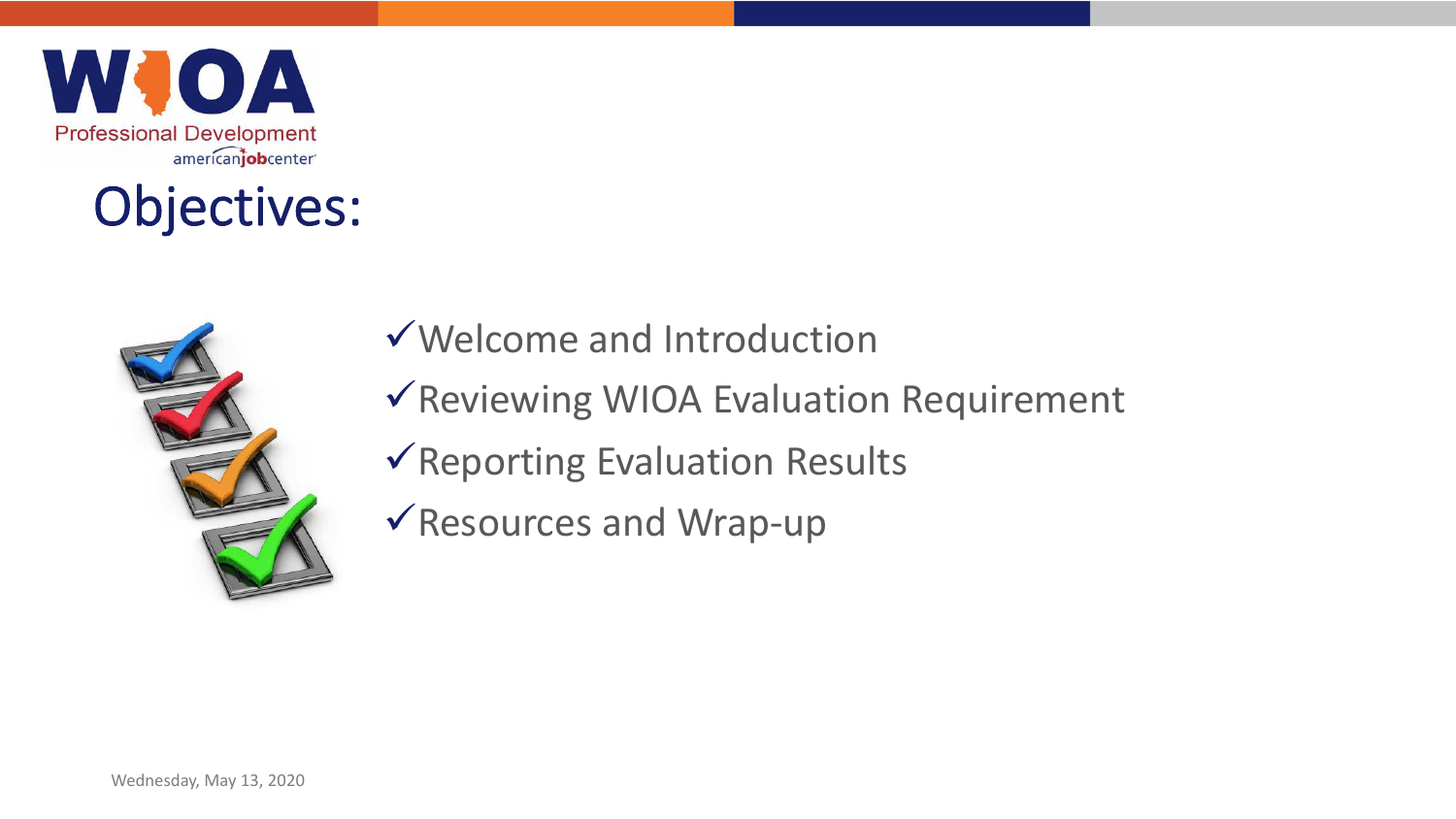

# Where is Your Local Area?

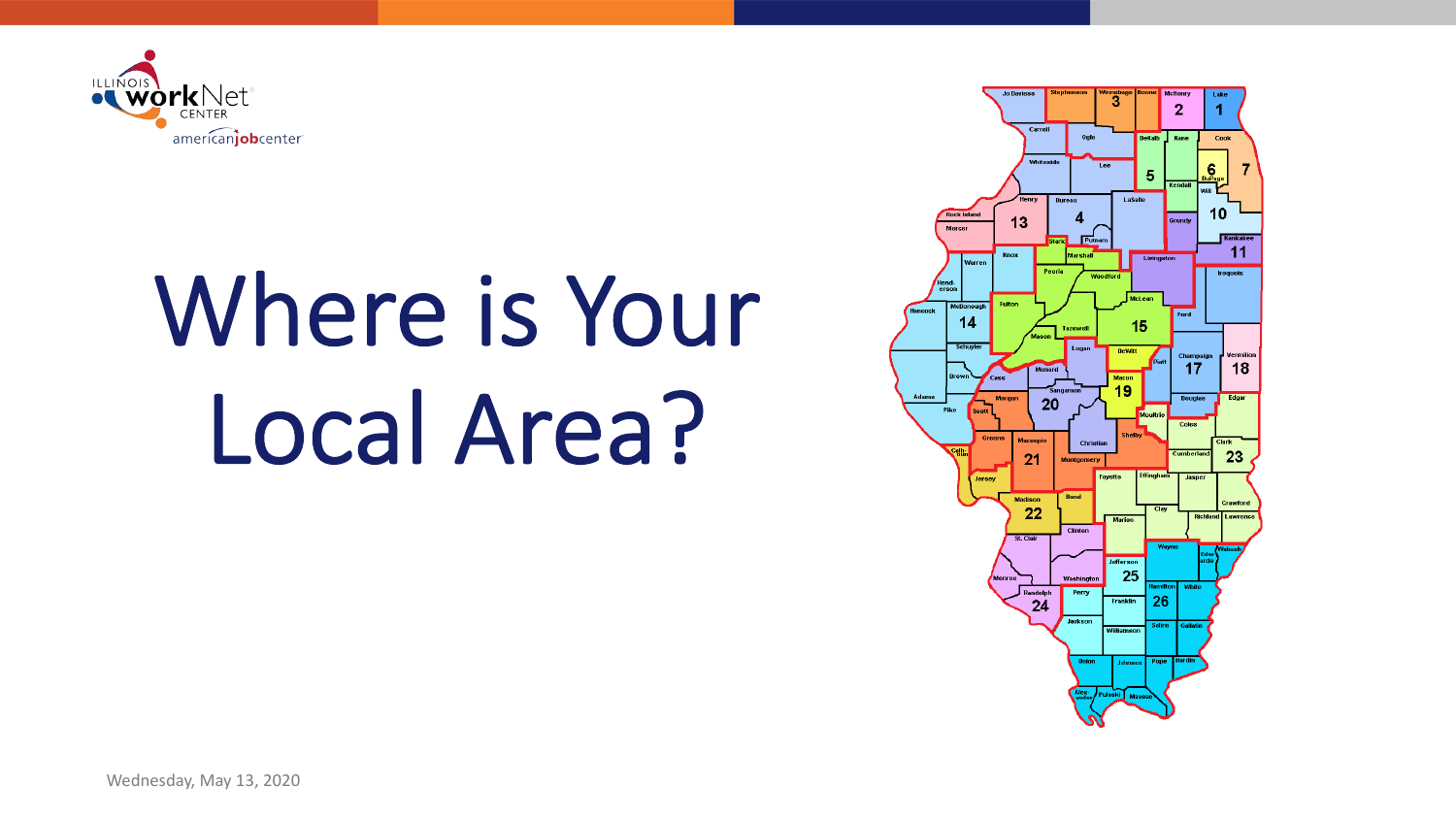

Board Member Chief Elected **Official** Business

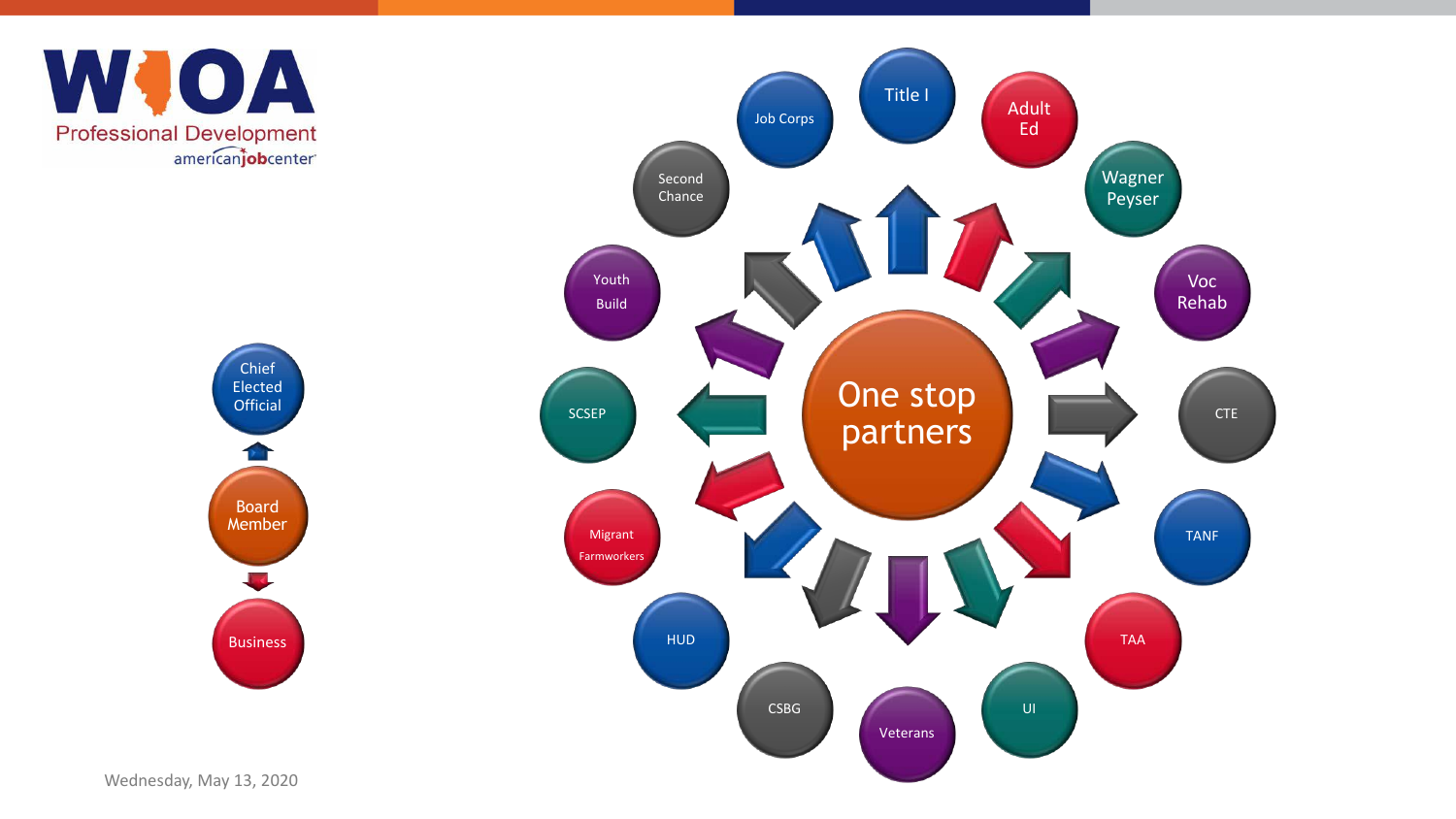

#### Discussion Question

#### What is the greatest challenge you face in communicating the results of an evaluation?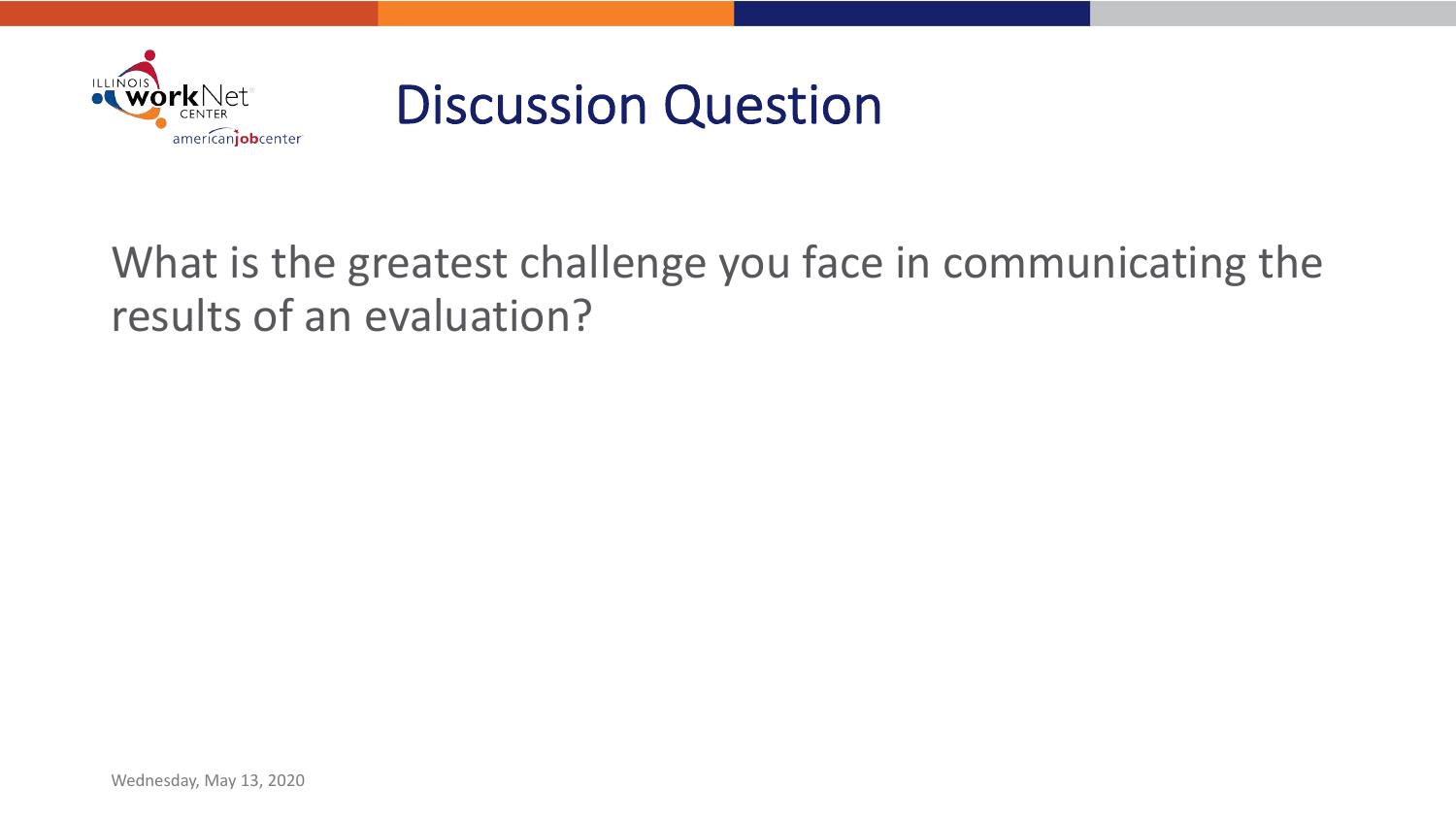

## WIOA Evaluation Requirement

- The state, in coordination with local boards and state agencies responsible for administration of core programs, must conduct *ongoing evaluations* of Title I core program activities.
- The state, local boards, and state agencies must conduct the evaluations in order to promote, establish, implement, and utilize methods for *continuously improving* core program activities in order to achieve high-level performance within, and high-level outcomes from, the workforce development system.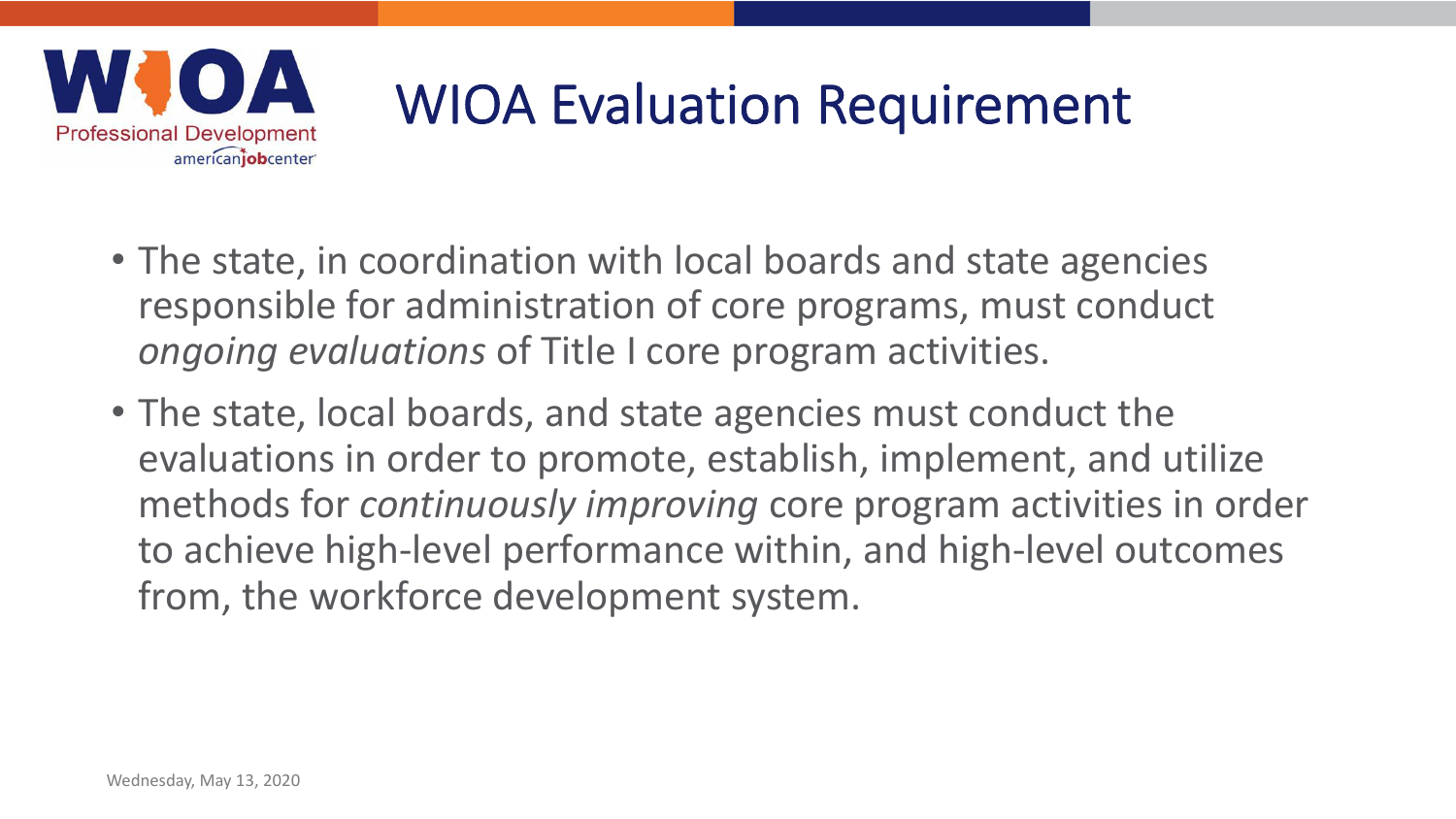

#### WIOA Evaluation Reporting Requirement

• The state must annually prepare, submit to the state board and local boards in the state, and make available to the public (including by electronic means), *reports containing* the *results* of evaluations conducted…, to promote the efficiency and effectiveness of the workforce development system.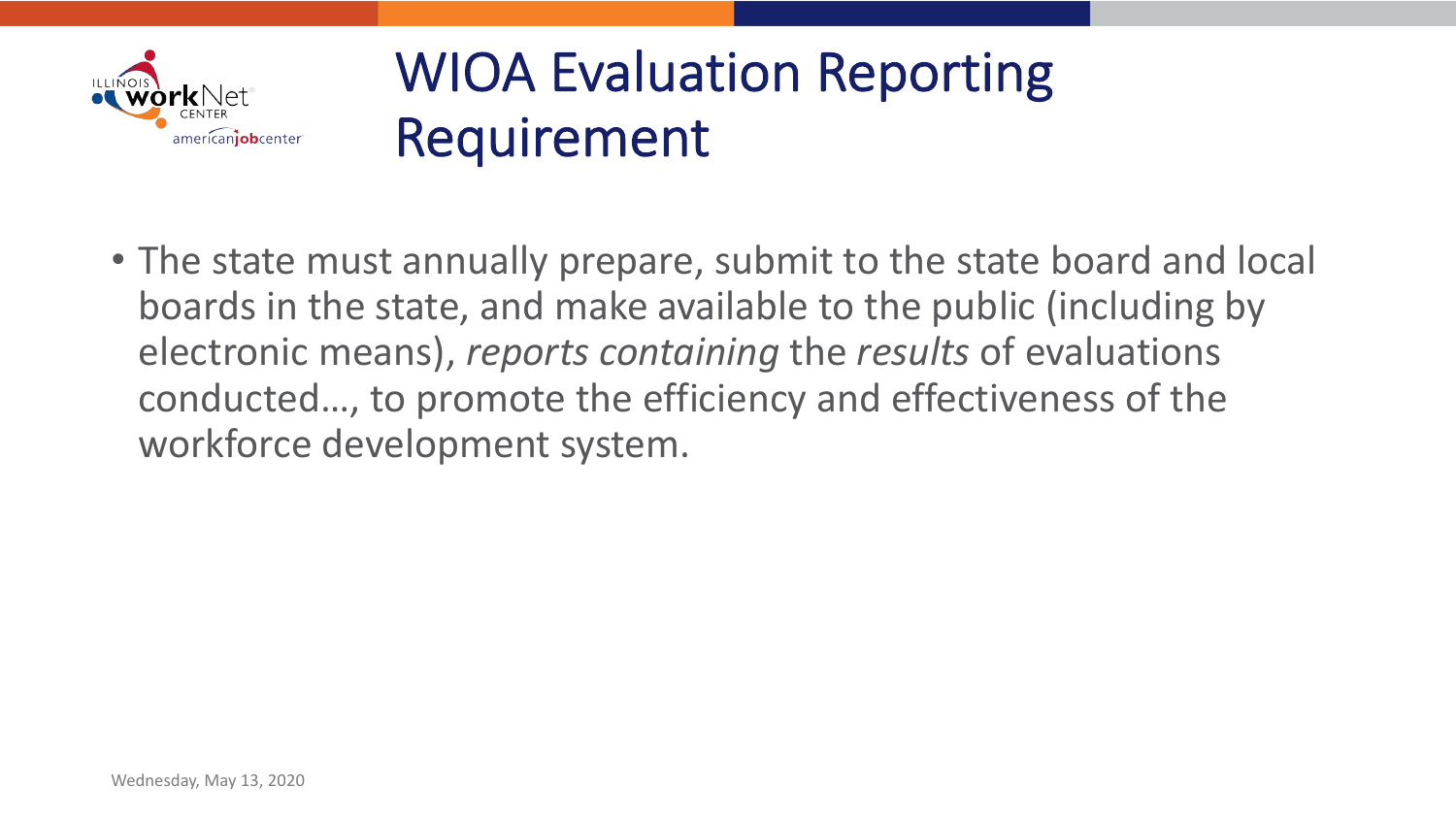

## Reporting Evaluation Results

So, you have:

- 1. Identified what you want to learn
- 2. Designed the best type of study for your question
- 3. Successfully conducted that study . . .

**Now what???**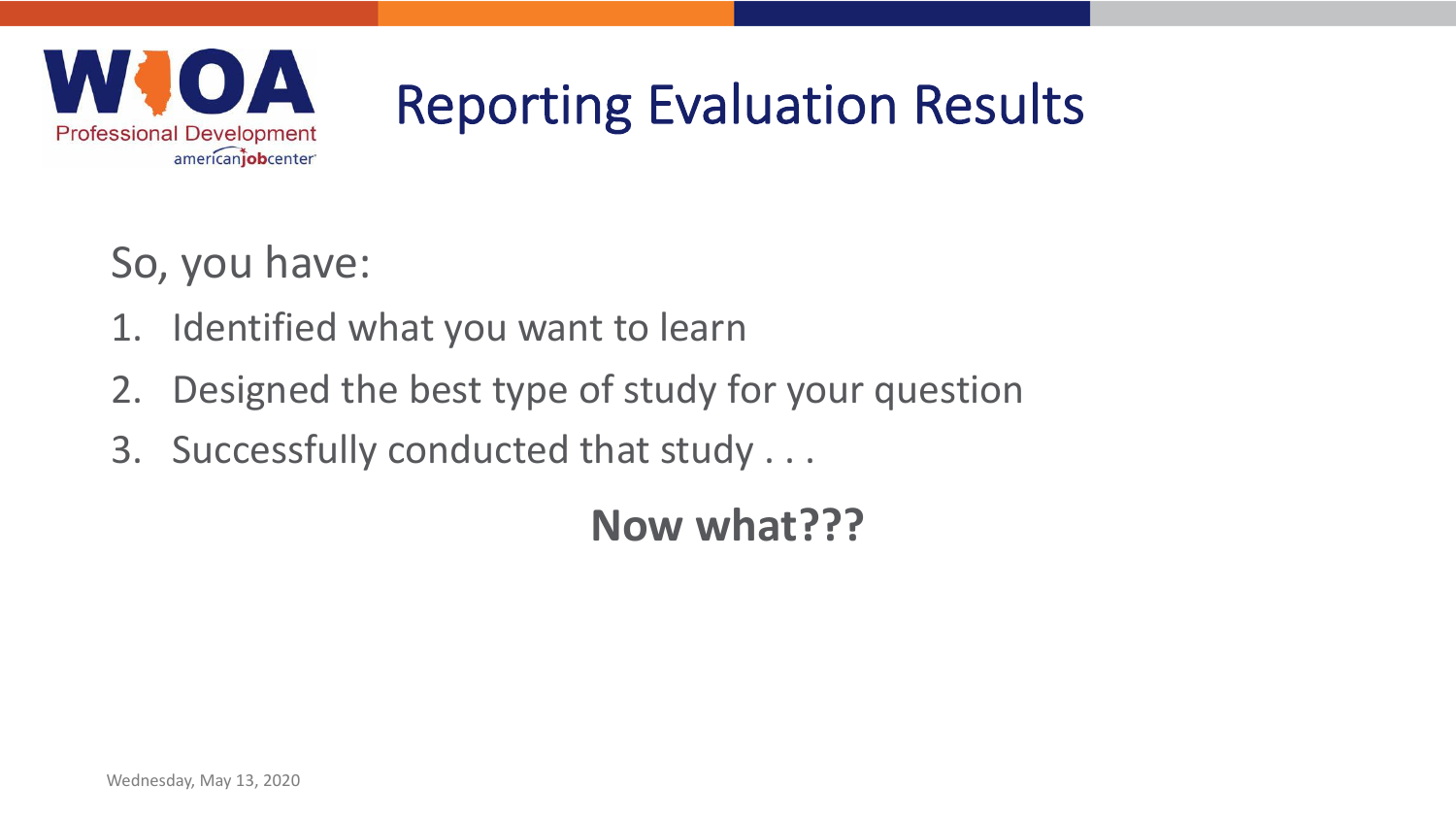### Identifying Your Audience(s)



americaniobcenter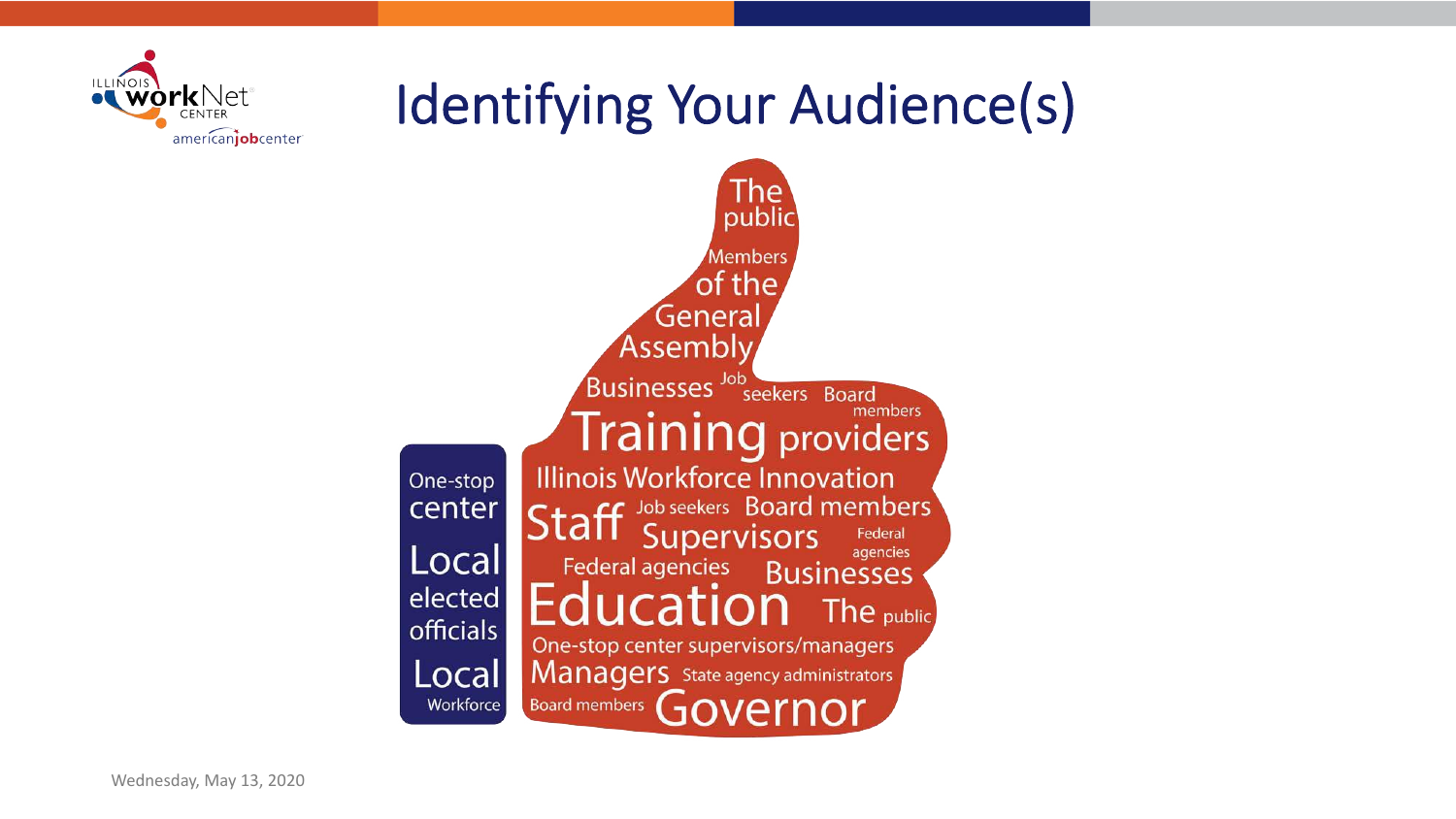

## Reporting for Your Audience(s)

- No one way of presenting the results of your evaluation will work for all audiences.
- You must customize your reporting to meet the needs of your audiences(s) — this may mean communicating results in multiple formats.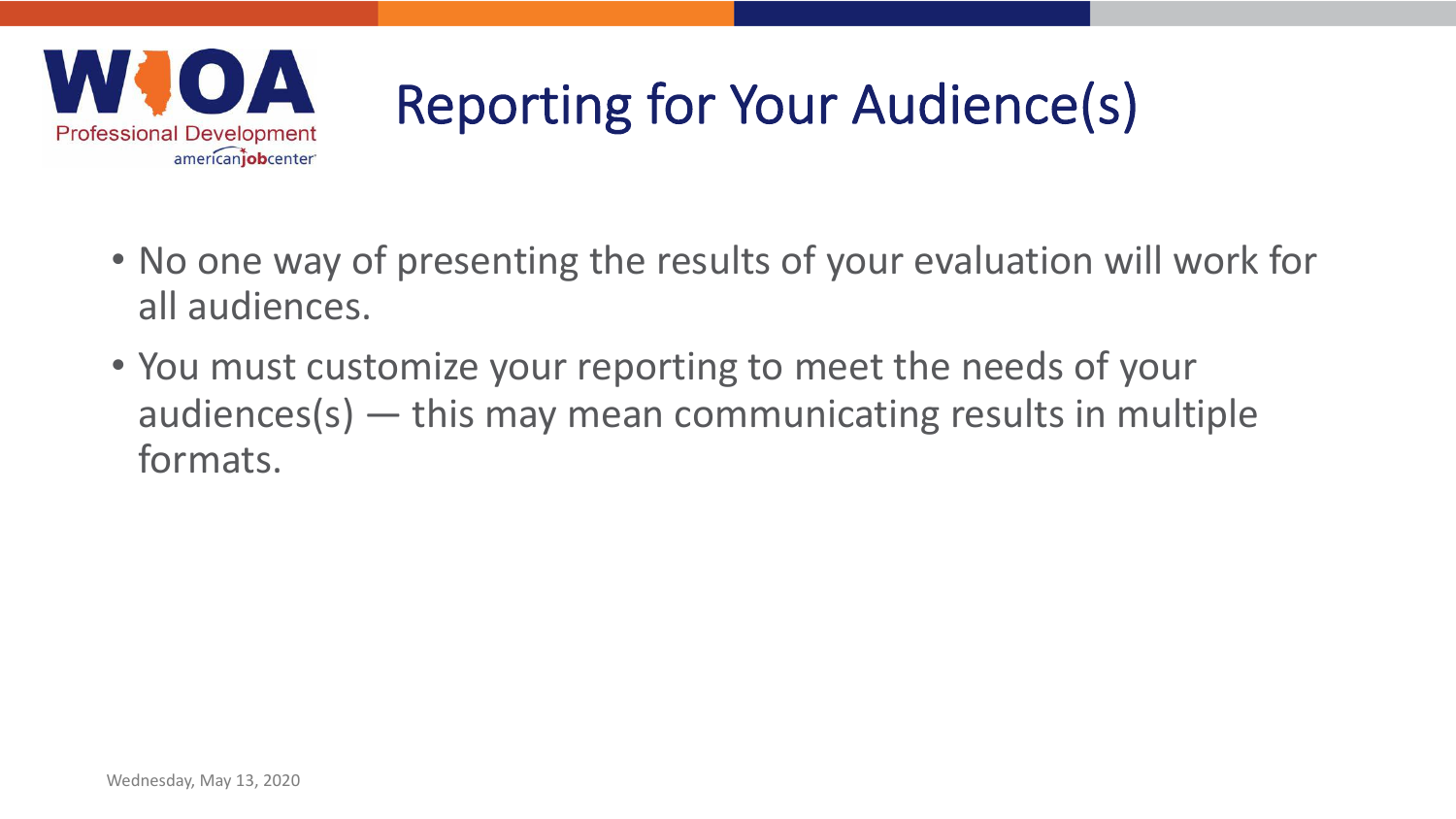

First question:

What ACTION do you want your audience(s) to take?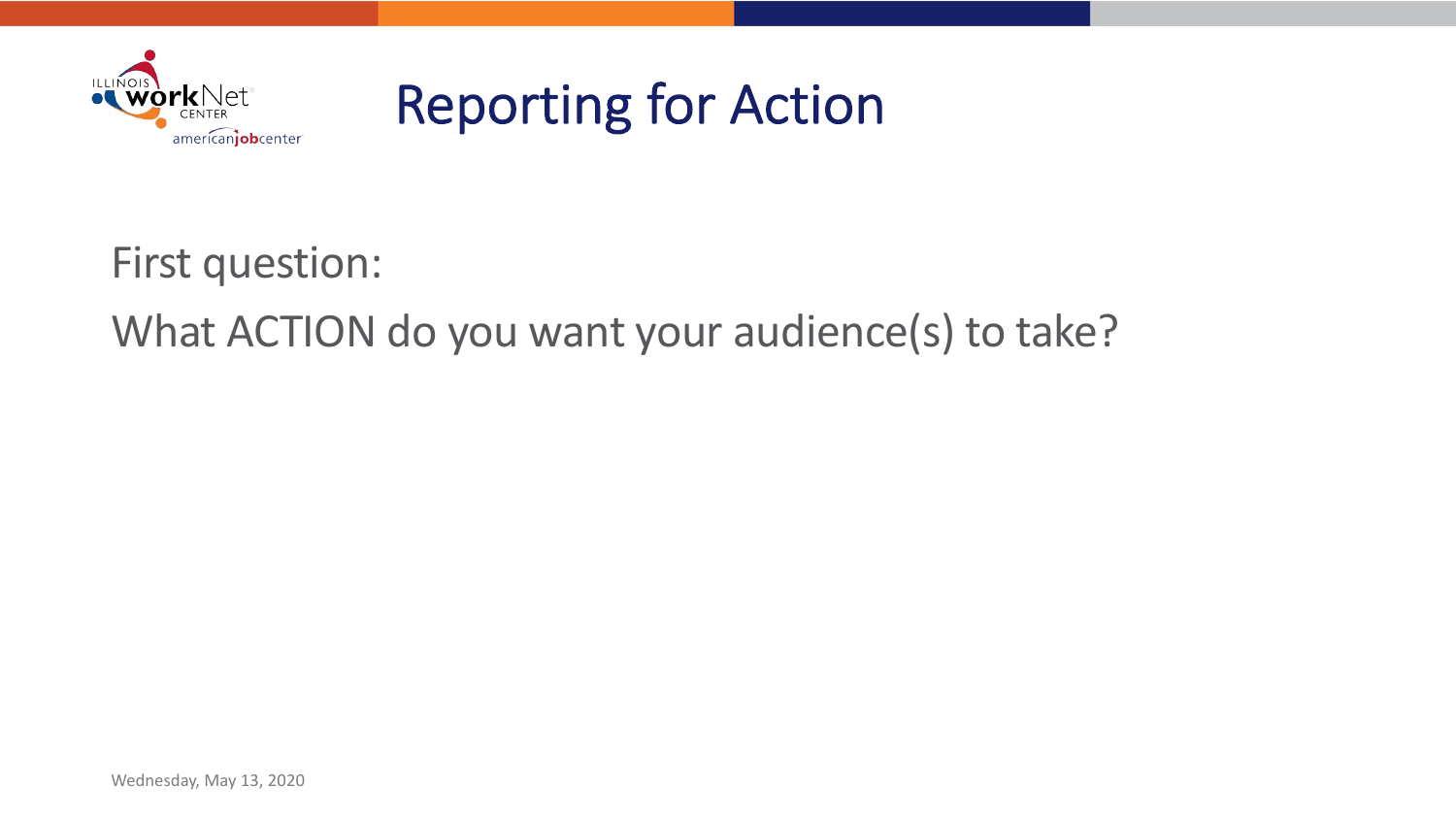

Your implementation study of the new work readiness assessment for low-income adults showed that only 10% of participants in the WIOA Adult program signed up for the assessment.

**ACTION:** Simplify sign-up for the new work readiness assessment to increase participation, and provide prompts for completing the assessment.

**AUDIENCE:** WIOA Adult supervisors/managers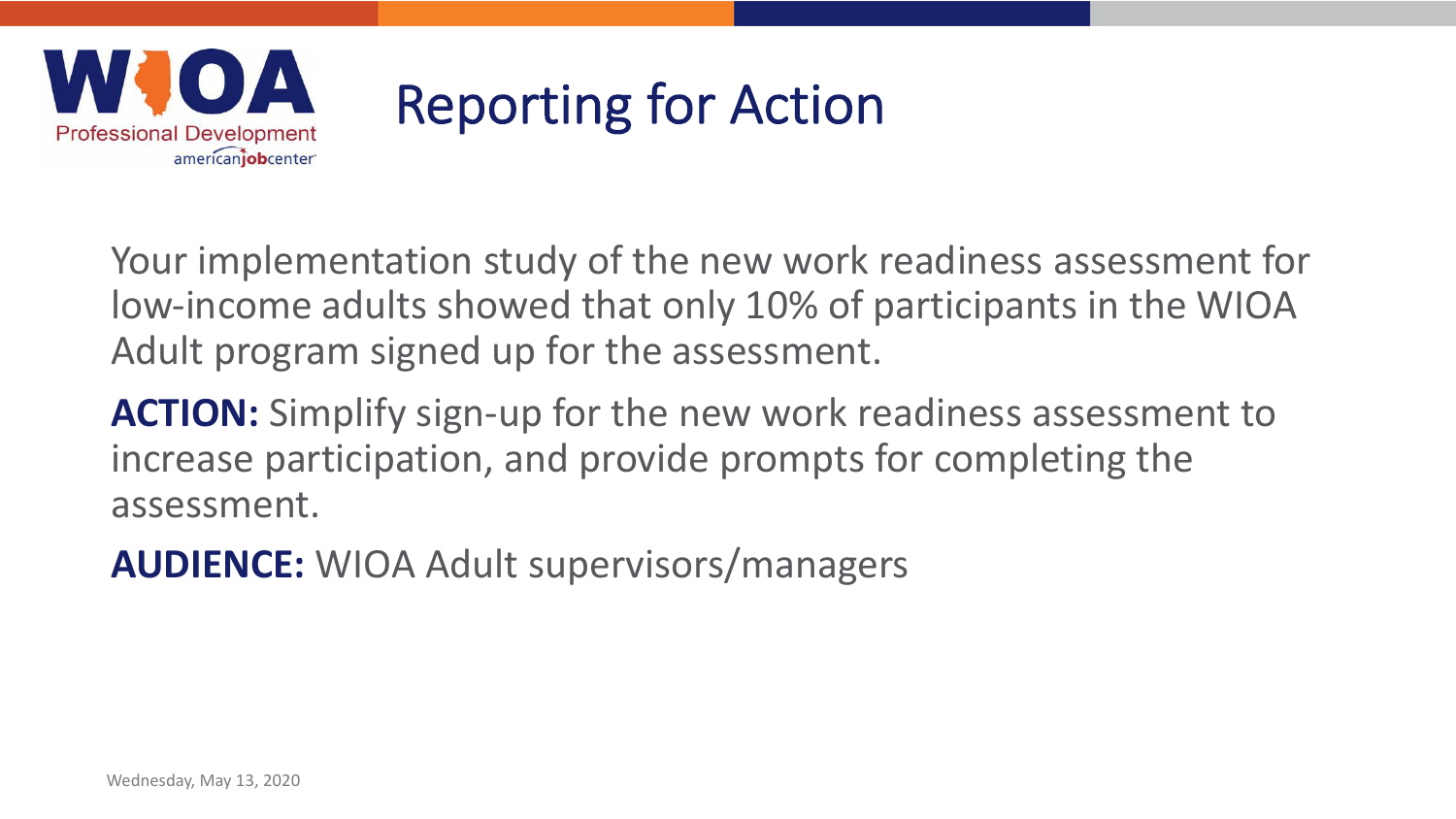

Your outcome study of the plumbing apprenticeship program showed that 95% of those who completed the apprenticeship were employed as plumbers 6 months after completing the apprenticeship, BUT 35% of those who started the apprenticeship did not complete the apprenticeship.

**ACTION:** Provide case management support throughout the apprenticeship program to ensure that those who start the apprenticeship program can complete it.

**AUDIENCE:** One-stop center supervisors/managers, Illinois Workforce Innovation Board Apprenticeship Committee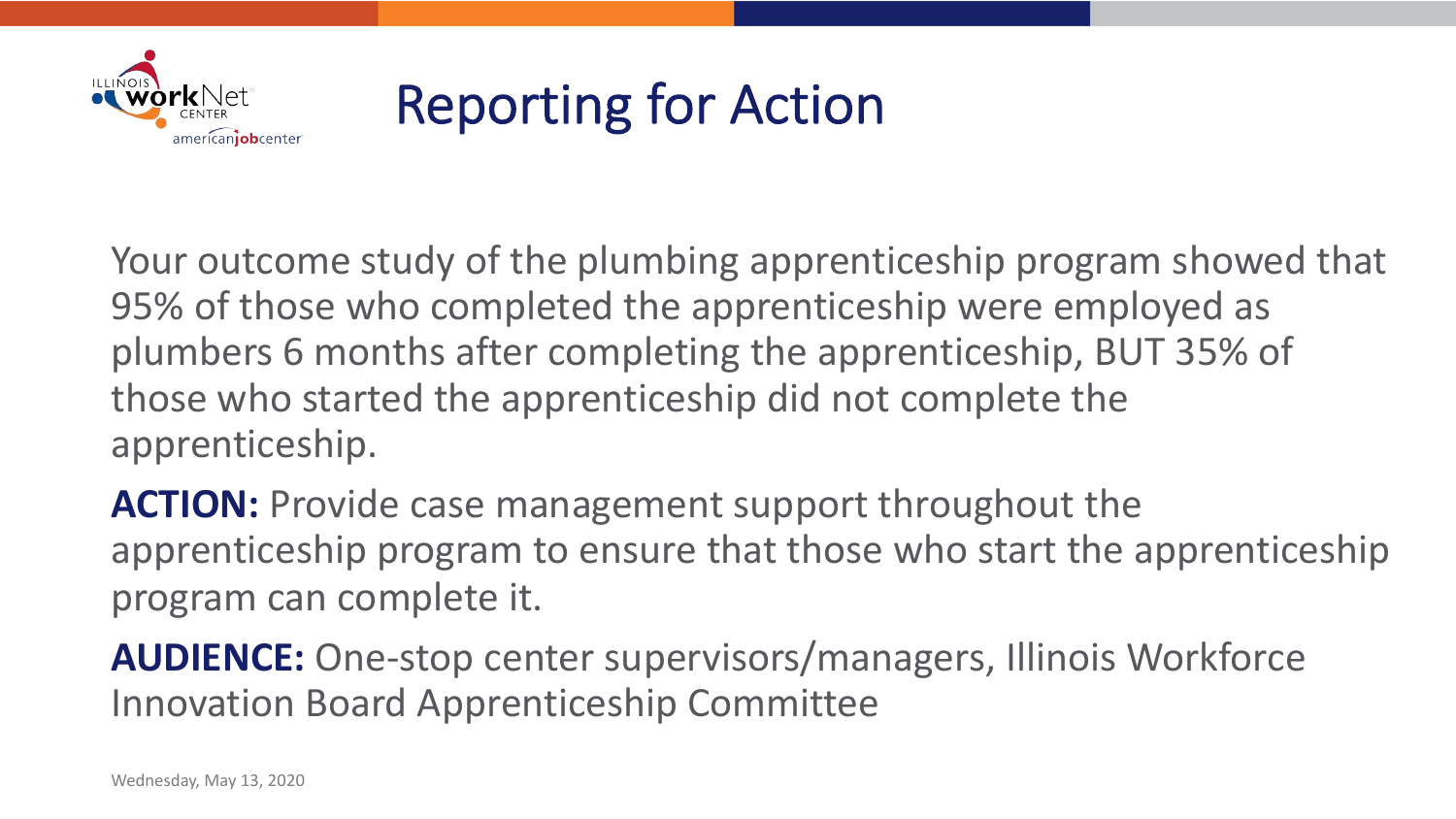

Your impact study showed that dislocated workers who received onestop center services found work more quickly than those who did not.

- **ACTION:** Invest in further study of the impact of *specific* one-stop center services on re-employment of dislocated workers.
- **AUDIENCE:** Illinois Department of Commerce and Economic Opportunity leadership, Illinois Workforce Innovation Board members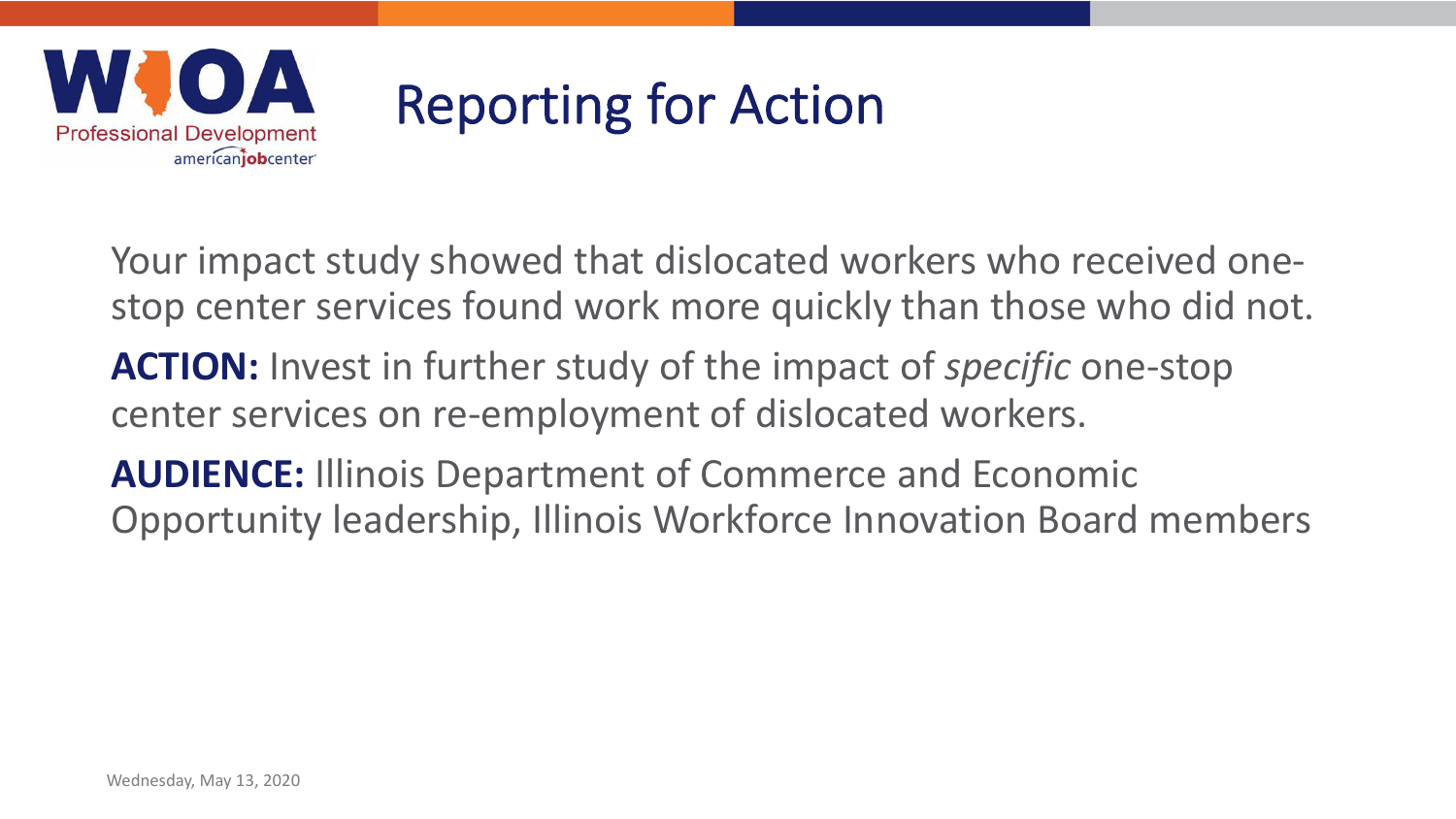

Your cost study of the new work experience program for out-of-school youth showed that costs by individual were lower when a group of youth were employed by a single business.

**ACTION:** Recruit businesses to commit to employing groups of out-of-school youth.

**AUDIENCE:** WIOA Youth supervisors/managers, Business Services supervisors/managers, Illinois Workforce Innovation Board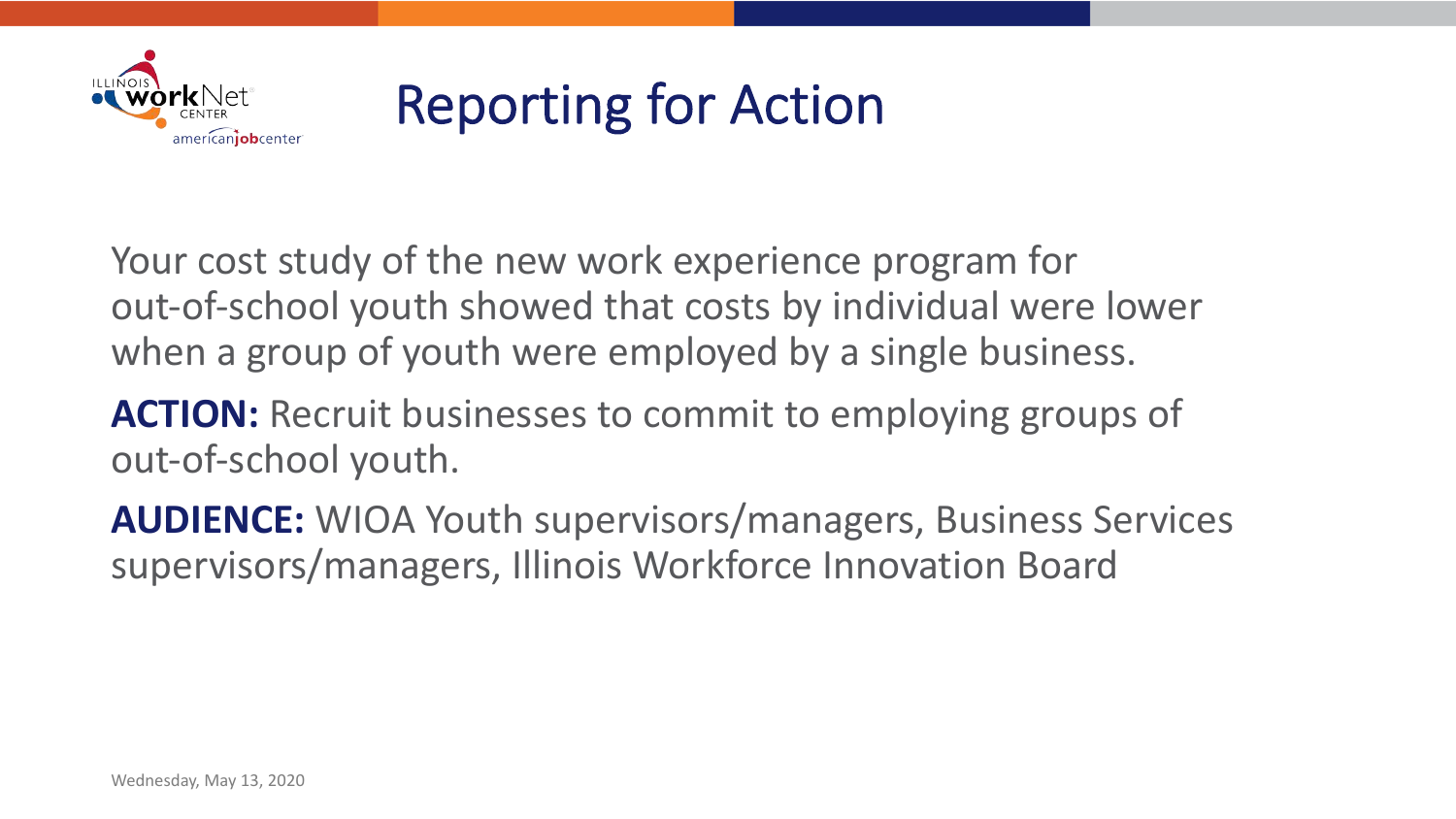

Then, work *backwards* from the action you want your audience(s) to take  $-$ 

- What are the key takeaways?
- What background will be necessary?
- Will you have the opportunity to brief the audience(s), or simply provide written materials?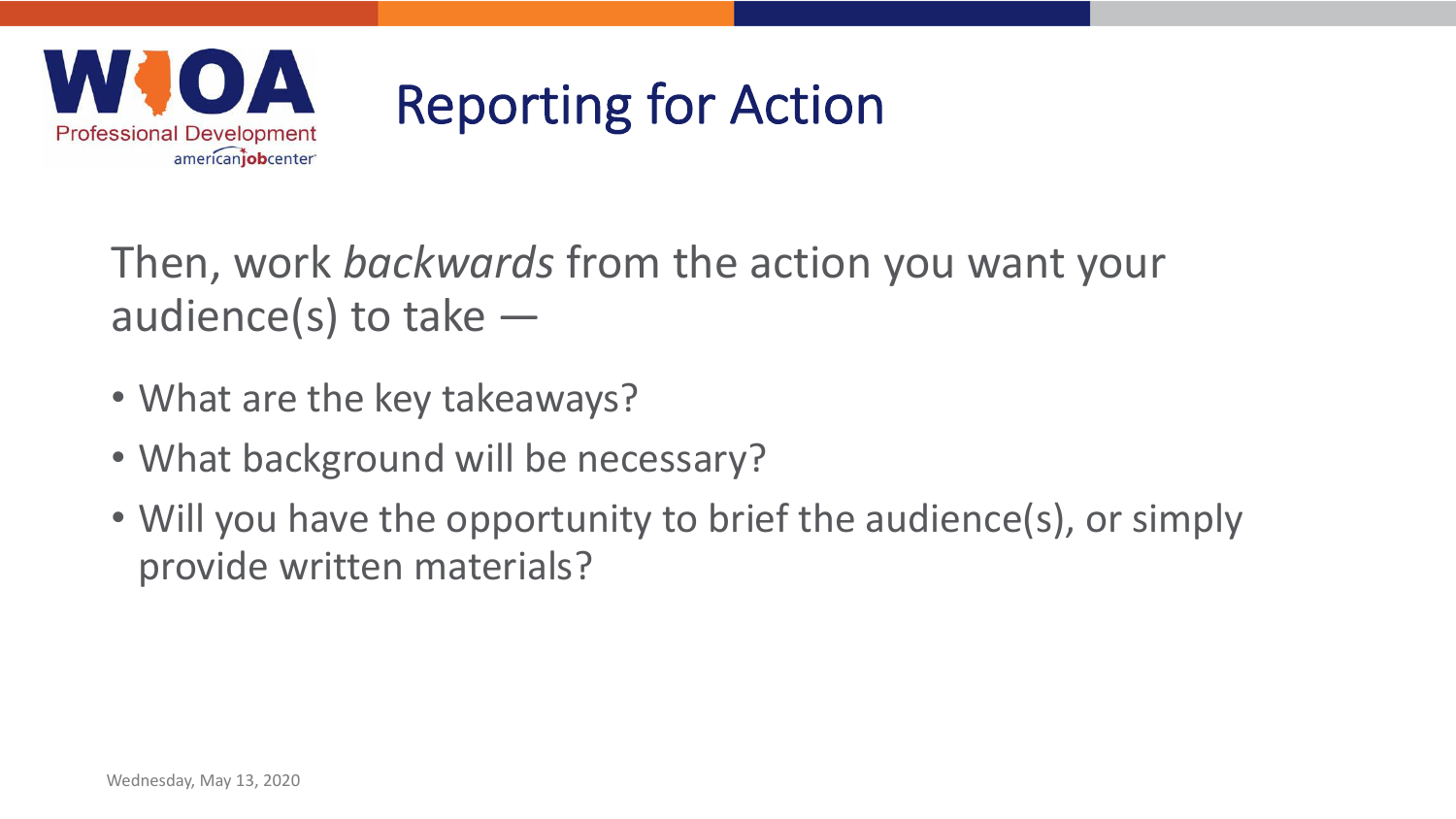

This is NOT a mystery novel —

- 1. The butler stole the ruby brooch!
- 2. Here's how we can prevent the next butler from stealing any other family heirlooms.
- 3. Here's more detail about how we learned that the butler did it, and how he did it.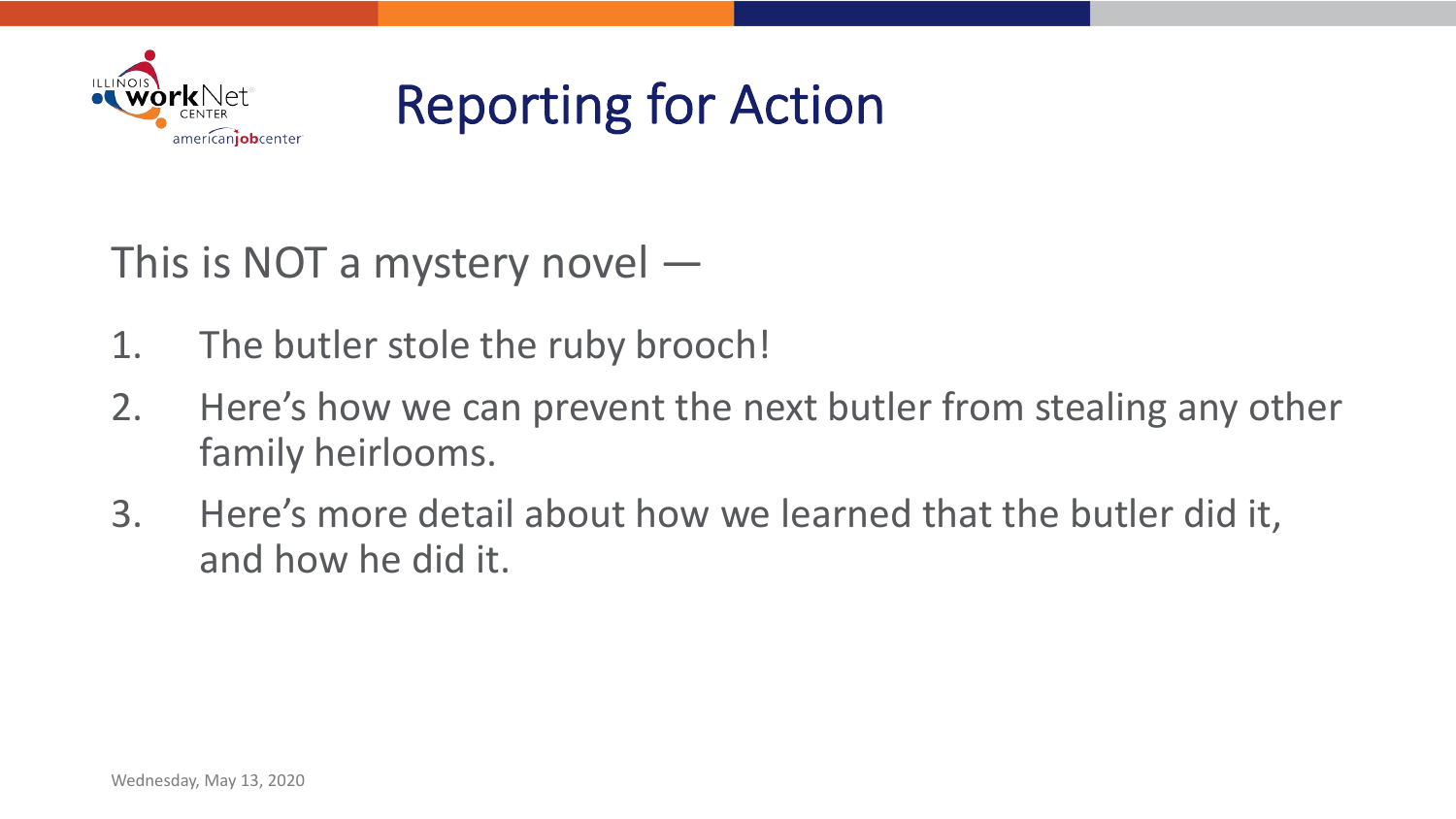

#### Writing Resources

- U.S. Government Accountability Office Guide for Writing Executive Summaries: <https://www.gao.gov/products/130024>
- How to Write an Executive Summary: https://projects.iq.harvard.edu/files/hks-communicationsprogram/files/how to write an exex summ to use 4 18 18. pdf
- Write Better Executive Summaries: [https://www.businesswritingblog.com/business\\_writing/2013/0](https://www.businesswritingblog.com/business_writing/2013/05/write-better-executive-summaries.html) 5/write-better-executive-summaries.html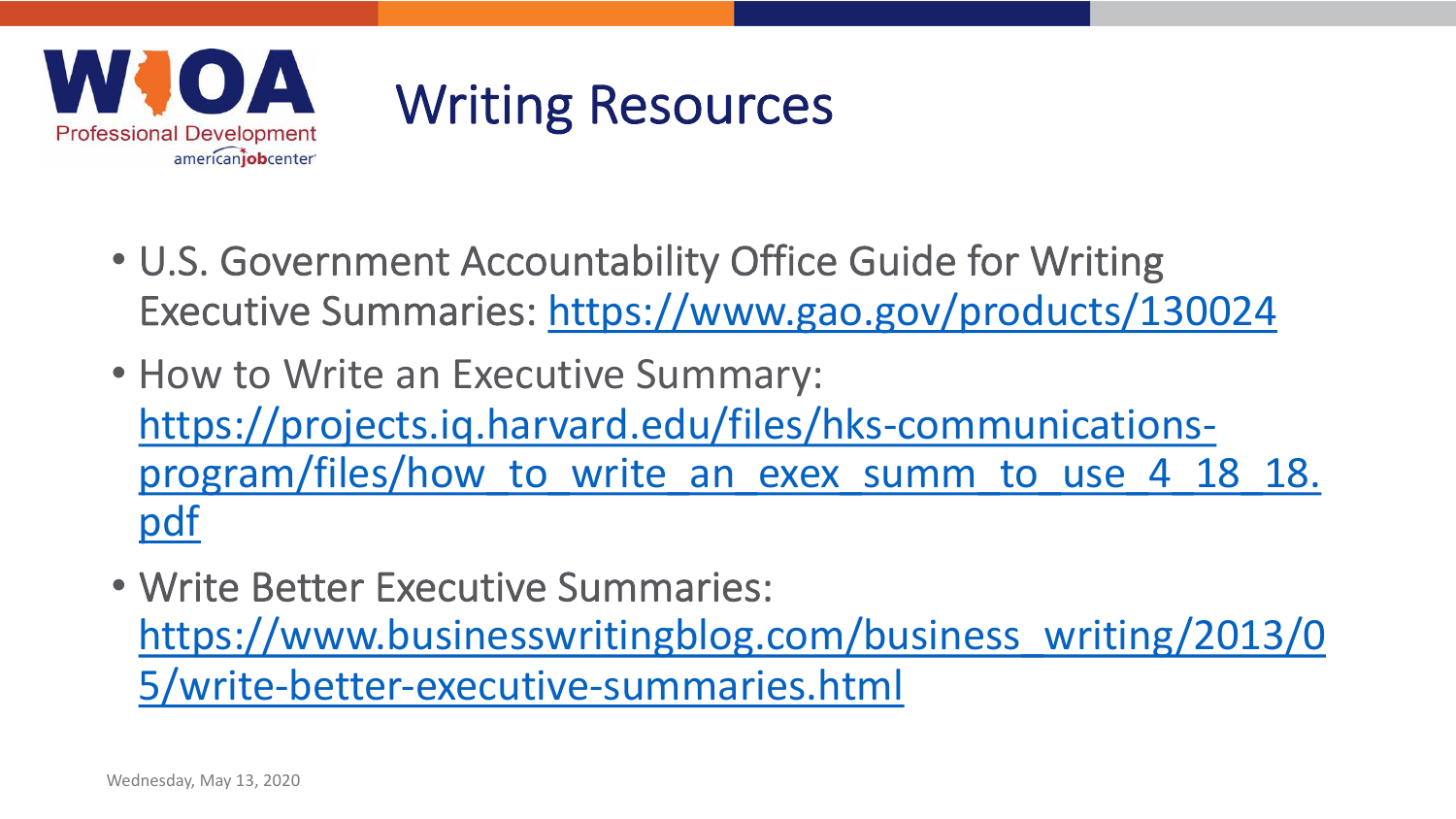

#### Evaluation Resources

- Evidence-Building Capacity in State Workforce Agencies: [https://www.naswa.org/system/files/document/evidence](https://www.naswa.org/system/files/document/evidence-building_capacity_in_state_workforce_agencies.pdf)building capacity in state workforce agencies.pdf
- WIOA Evaluation Toolkit: [https://evalhub.workforcegps.org/resources/2018/09/07/19/58/WIO](https://evalhub.workforcegps.org/resources/2018/09/07/19/58/WIOA-Evaluation-Toolkit) A-Evaluation-Toolkit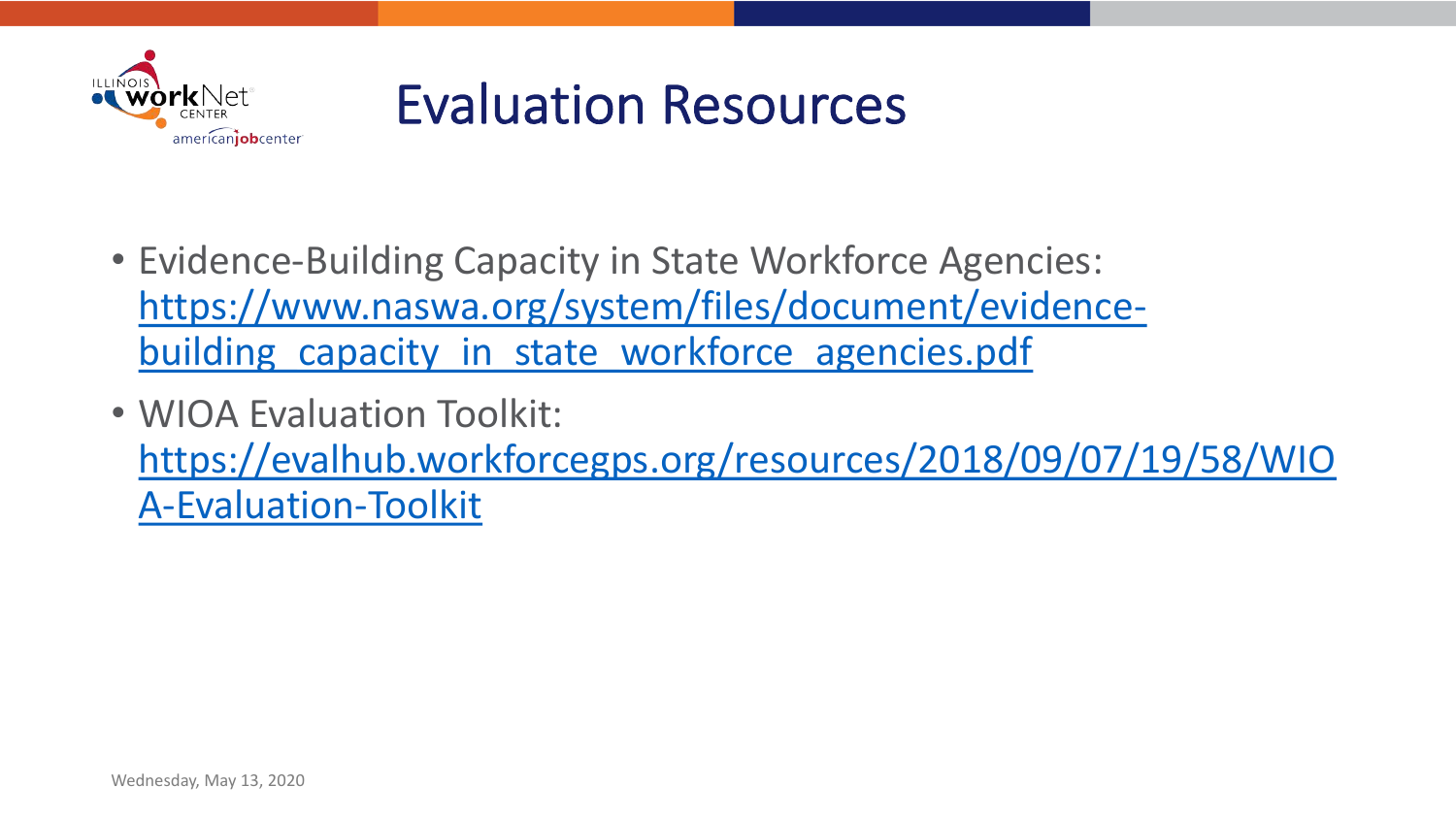

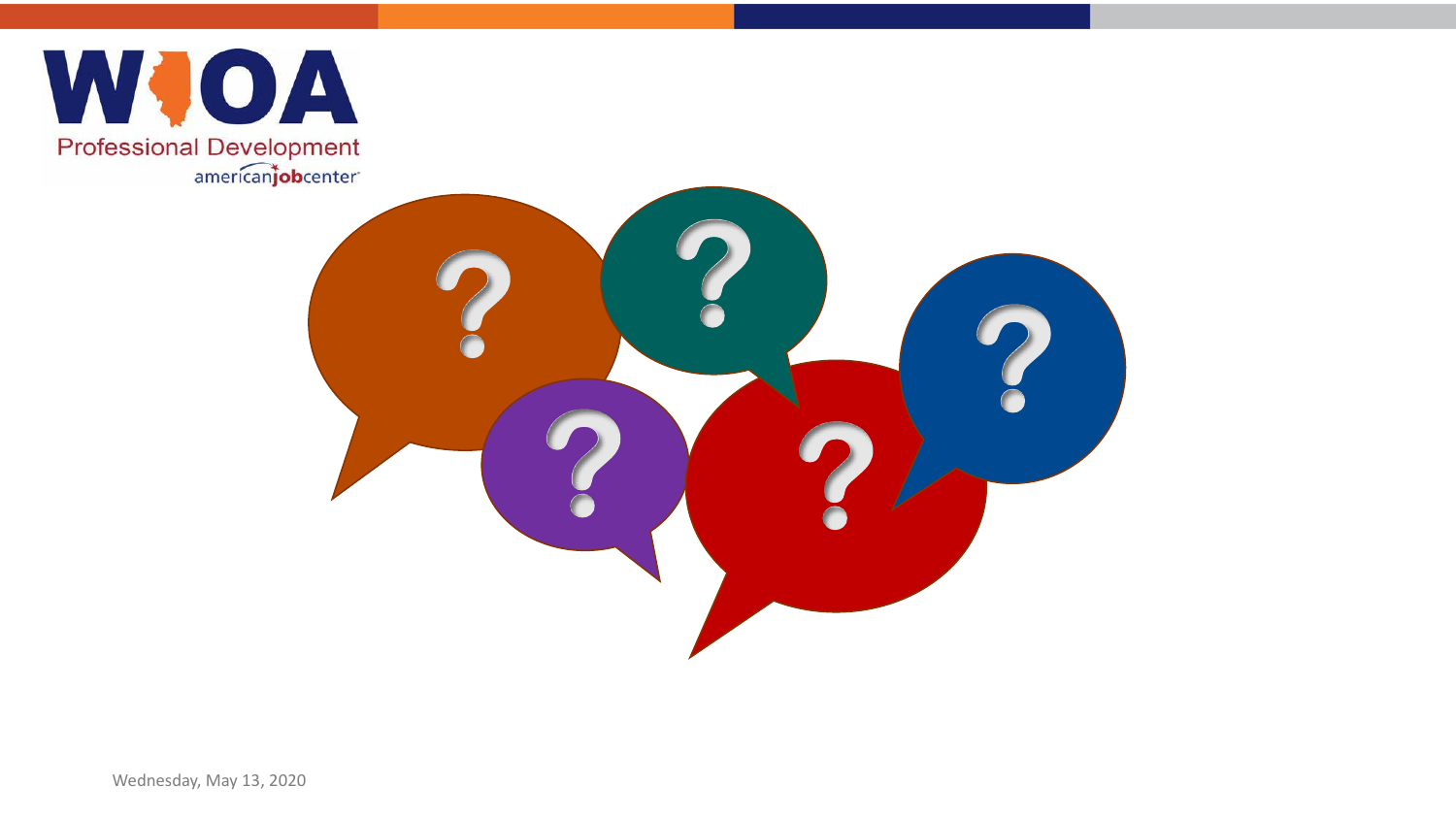



Wednesday, May 13, 2020